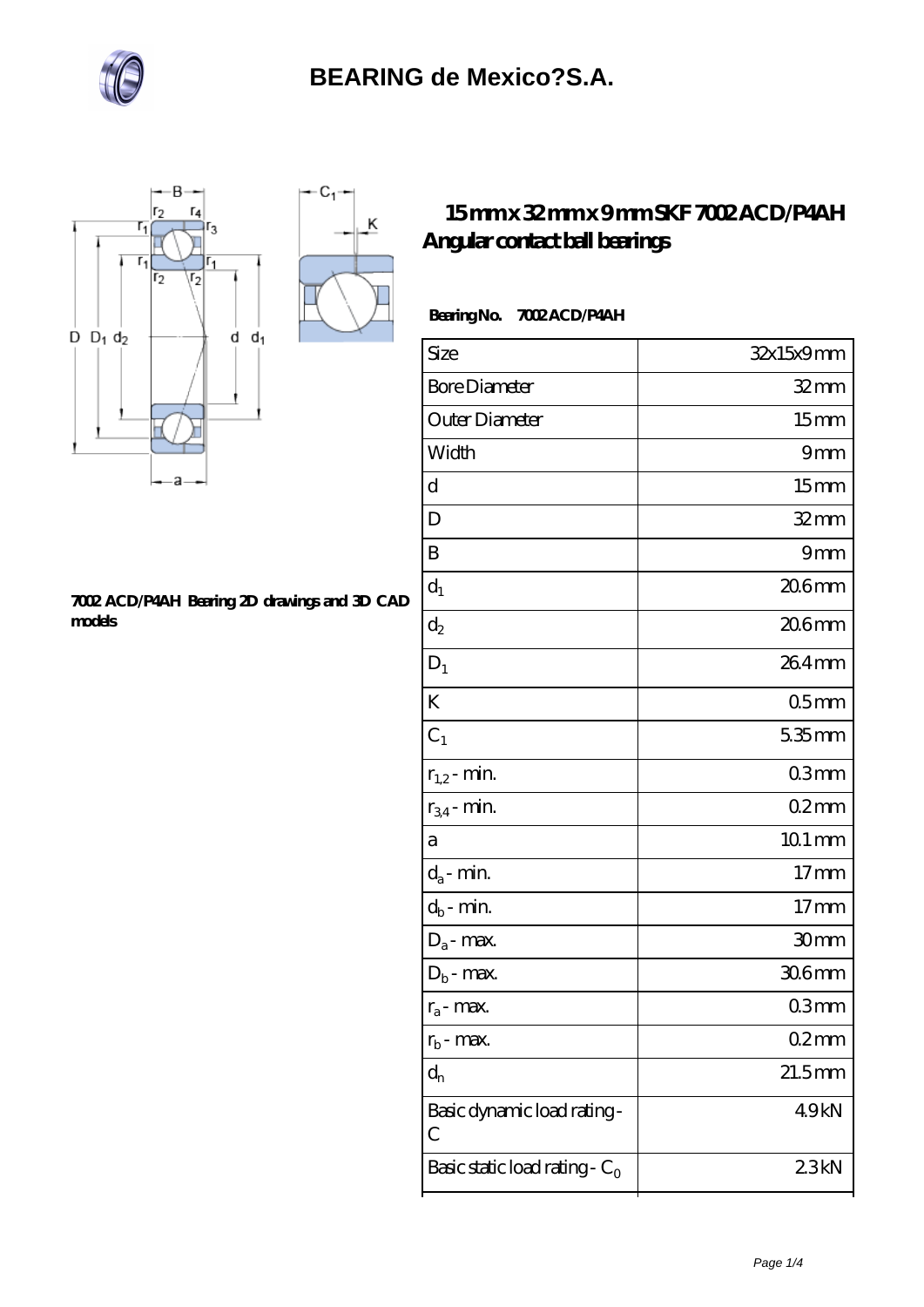

# **[BEARING de Mexico?S.A.](https://m.bluewormrecords.com)**

| Fatigue load limit - P <sub>u</sub>      | QO98kN      |
|------------------------------------------|-------------|
| Limiting speed for grease<br>lubrication | 50000r/min  |
| Limiting speed for oil<br>lubrication    | 75000mm/min |
| Ball - $D_w$                             | 4762mm      |
| $Ball - z$                               | 12          |
| $G_{ref}$                                | 0.39cm3     |
| Calculation factor - e                   | 068         |
| Calculation factor - $Y_2$               | 0.87        |
| Calculation factor - $Y_0$               | 038         |
| Calculation factor - $X_2$               | 0.41        |
| Calculation factor - $Y_1$               | 092         |
| Calculation factor - $Y_2$               | 1.41        |
| Calculation factor - $Y_0$               | 0.76        |
| Calculation factor - $X_2$               | 067         |
| Preload class $A - G_A$                  | 30N         |
| Preload class $B - G_B$                  | 60N         |
| Preload class C - $G_C$                  | 120N        |
| Preload class $D - G_D$                  | 240N        |
| Calculation factor - f                   | 1.03        |
| Calculation factor - $f_1$               | 0.99        |
| Calculation factor - $f_{2A}$            | 1           |
| Calculation factor - $f_{\rm 2B}$        | 1.02        |
| Calculation factor - $f_{\text{X}}$      | 1.05        |
| Calculation factor - $f_{2D}$            | 1.08        |
| Calculation factor - $f_{HC}$            | 1           |
| Preload class A                          | 41 N/micron |
| Preload class B                          | 53N/micron  |
| Preload class C                          | 69N/micron  |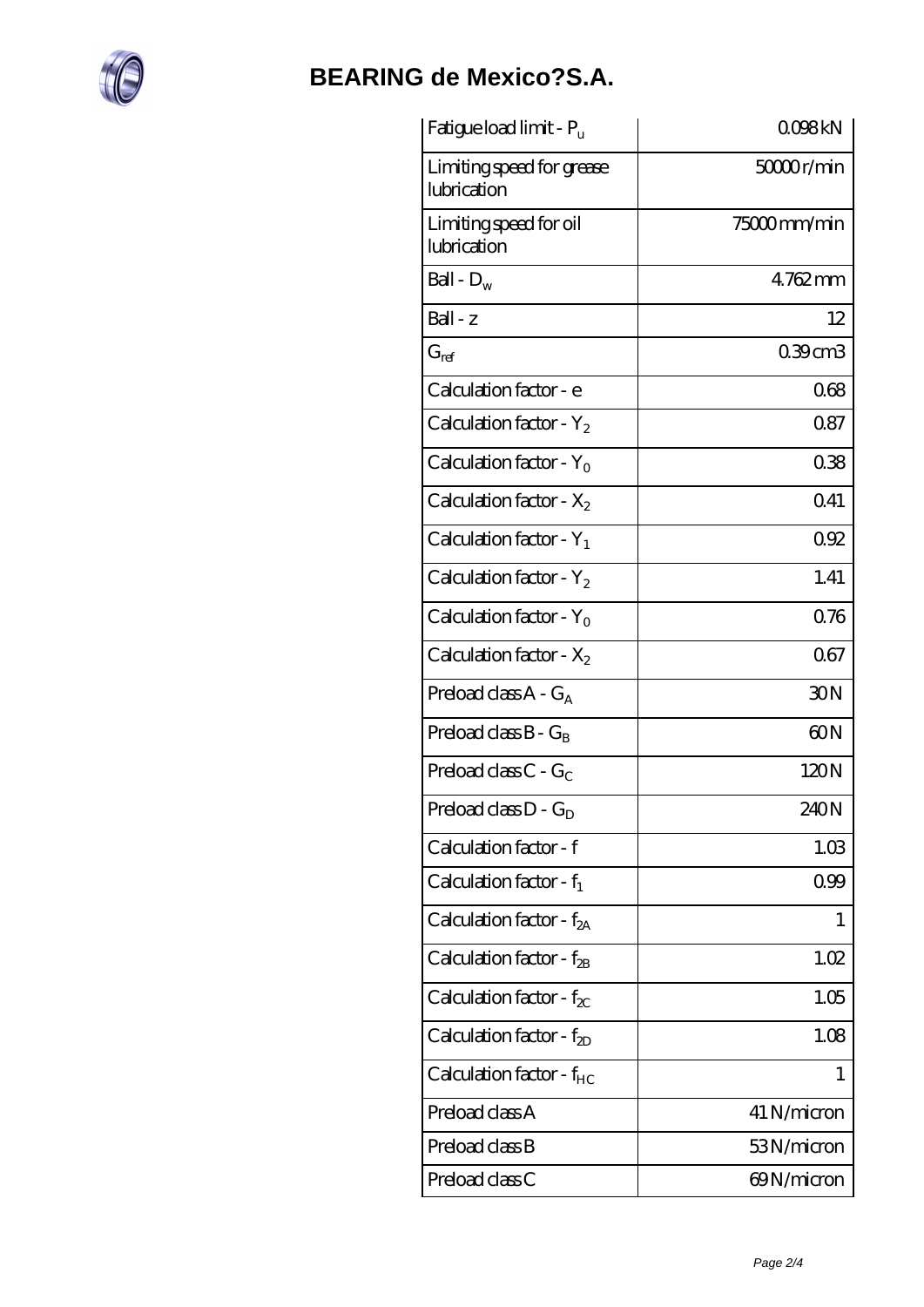